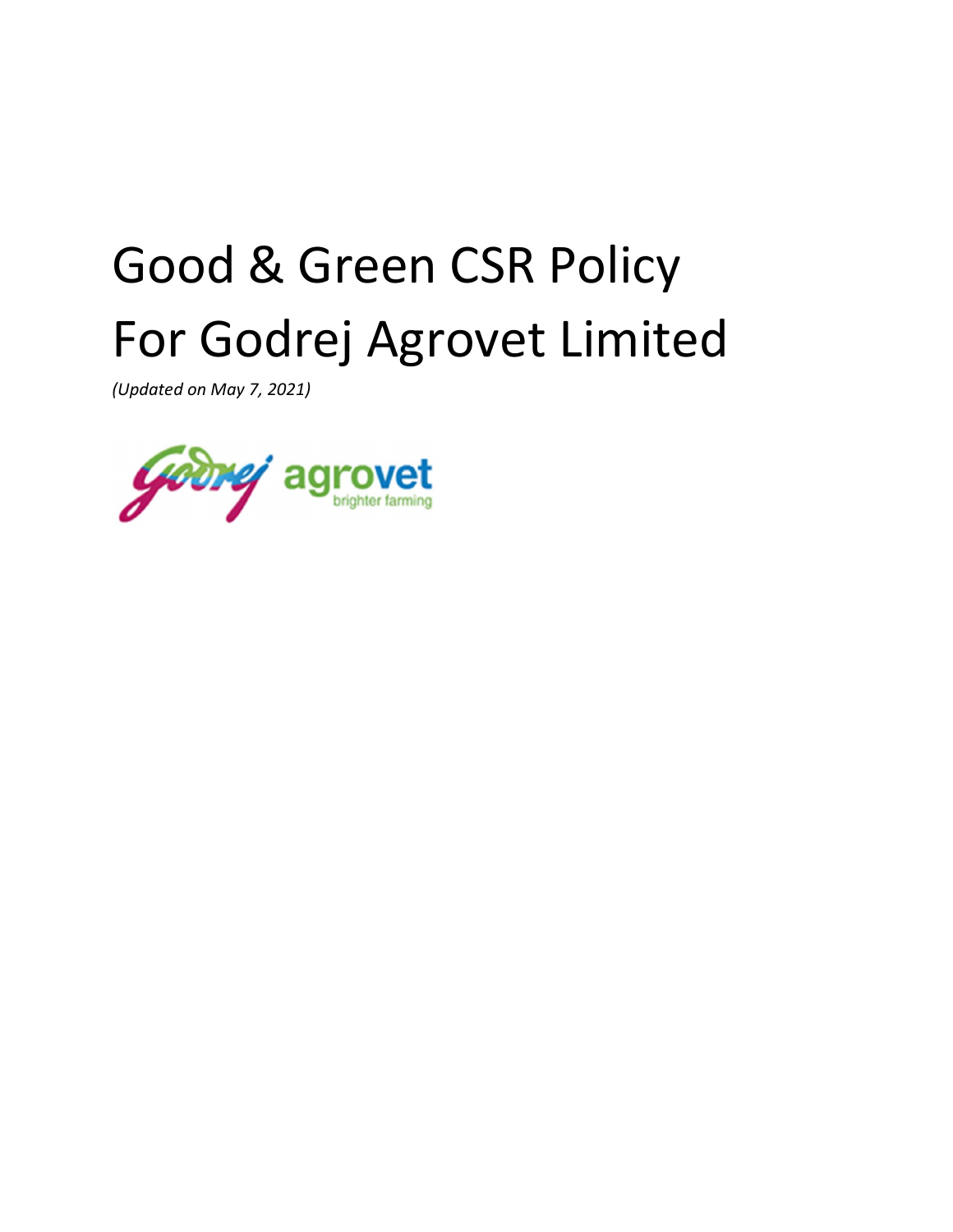## **Contents**

| 1. |  |
|----|--|
| 2. |  |
| 3. |  |
| 4. |  |
|    |  |
| 5. |  |
|    |  |
|    |  |
|    |  |
|    |  |
|    |  |
| 6. |  |
|    |  |
|    |  |
|    |  |
| 7. |  |
| 8. |  |
|    |  |
|    |  |
|    |  |
|    |  |
|    |  |
|    |  |
| 9. |  |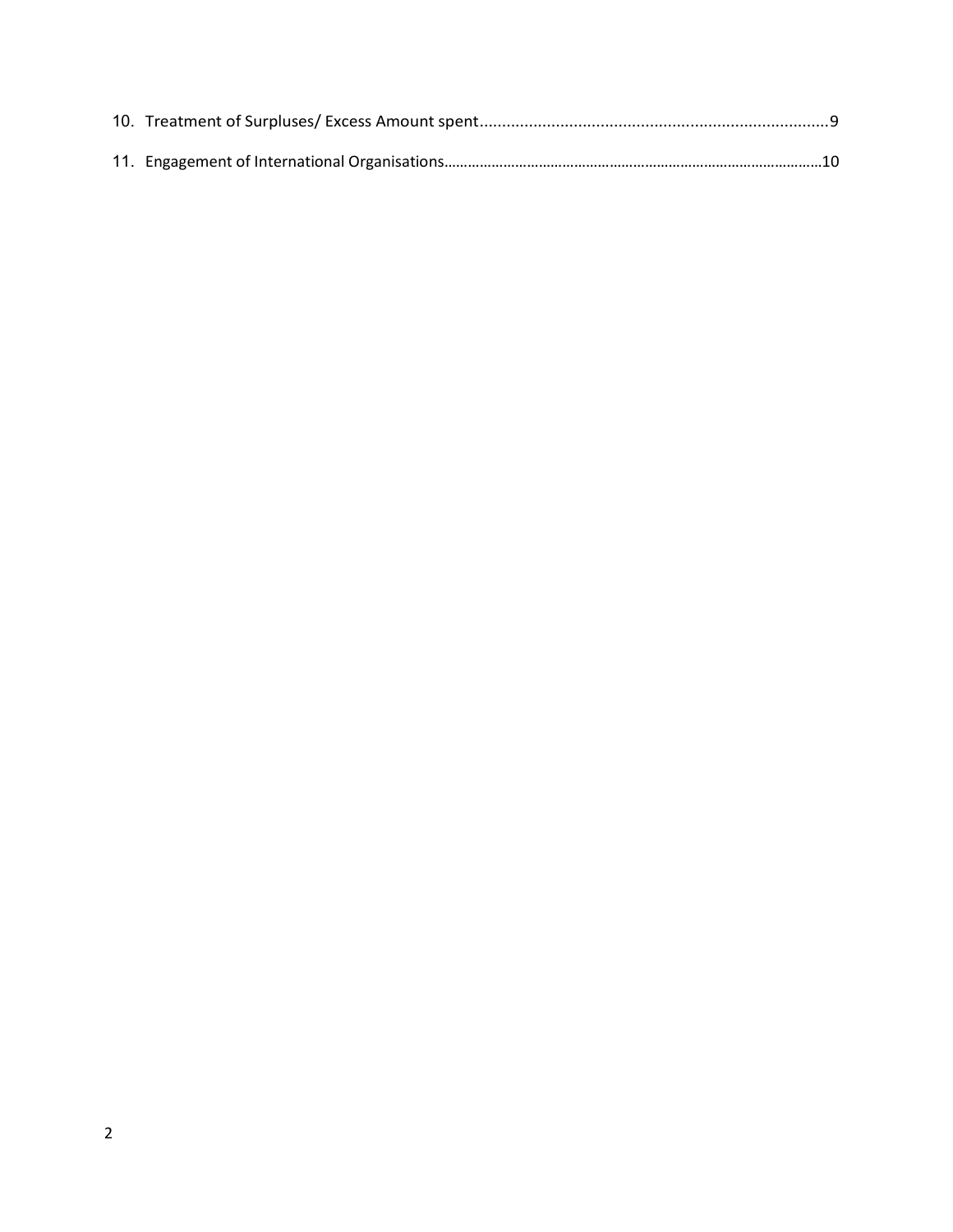## 1. Preamble

At Godrej Agrovet Limited (GAVL), we are committed to the Godrej Group's 'Good & Green' vision of creating a more inclusive and greener India. Our strategic Corporate Social Responsibility (CSR) projects, undertaken as part of our overall sustainability framework, actively work towards the Godrej Group's Good & Green goals and have helped us carve out a reputation for being one of the most committed and responsible companies in the industry.

## 2. Purpose

The key purpose of this Policy is to:

- --- Define what CSR means to us and the approach adopted to achieve our Good & Green goals
- --- Identify broad areas of intervention in which we will undertake projects
- --- Define the kind of projects that will come under the ambit of CSR
- --- Serve as a guiding document to help execute and monitor CSR projects
- --- Elucidate criteria for implementation agencies
- --- Explain the manner in which the surpluses from CSR projects will be treated

## 3. Policy Statement

Through our Good & Green CSR Policy we align our CSR strategy with the Godrej group's Good & Green vision and goals. The policy focuses on addressing critical social, environmental and economic needs of the marginalised / underprivileged sections of the society. We adopt a shared value approach that helps solve these critical problems while strengthening our competitive advantage. The approach aligns our growth with social and environmental impact.

This Policy will be effective from April 01, 2014 and will remain in force until replaced or amended by the Company.

## 4. Scope of CSR Activities in GAVL

As a practice, we classify only those projects that are over and above our normal course of business and other exclusions as mentioned under the Companies Act, 2013 read with the Companies (Corporate Social Responsibility Policy) Rules, 2014, as CSR. This policy applies to all our CSR projects. On a periodic basis this Policy will be reviewed and updated in line with relevant codes of corporate governance, international standards and best practices. Furthermore, the policy also fulfills the requirements of the CSR rules as per Section 135 of the Companies Act, 2013.

## Definition of Normal Course of Business for GAVL

We are a diversified agribusiness company and are amongst the market leaders in many of the different businesses in which we operate.

- Our Animal Feed business is one of the largest organised players in the Compound Feed market in India, clocking over a million tonnes in annual sales. Our diverse portfolio includes products in Cattle, Poultry, Aqua and Specialty Feed.
- We are among the largest oil palm developers in India and work directly with the farmers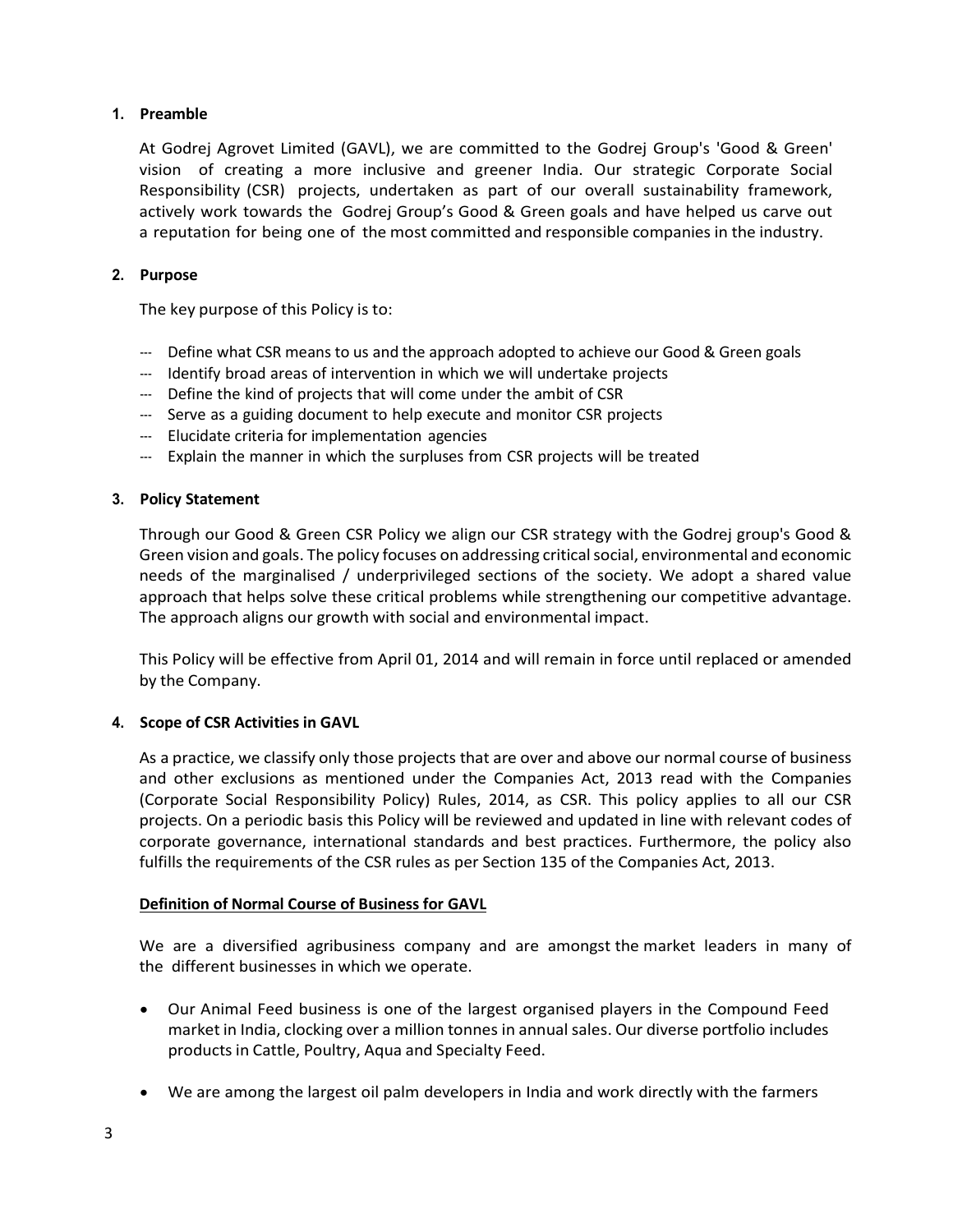for the entire lifecycle of their crop. Over the years, we have developed huge areas of plantations across Andhra Pradesh, Telangana, Tamil Nadu, Goa, Karnataka Maharashtra and Mizoram.

 Our Agri Inputs business has a wide range of products that cater to the entire crop lifecycle. Our constantly evolving product portfolio includes Plant Growth Regulators, Organic Manures, Generic Agrochemicals and Specialised Herbicides.

At GAVL, we are dedicated to producing high quality products. We also give great importance to complying with all the regulatory requirements.

## 5. Focus Areas for CSR Good & Green

We aspire to create a more employable Indian workforce, build a greener India, and innovate for 'good' and 'green' products. The Godrej group's Good & Green goals are:

## 5.1 Employability

Train 1 million rural and urban youth in skills that enhance their earning potential through employability projects. India has a huge population below age of 25 years which is unemployable. Recognising the seriousness of this problem, we have undertaken projects that focus on capacity and skill building of diverse target groups from rural youth to low- income women to make them employable and improve their earning potential and livelihoods.

## 5.2 Greener India

Achieve zero waste to landfill, carbon neutrality, a positive water balance, 30% reduction in specific energy consumption and increase utilization of renewable energy sources through the Greener India projects

Our endeavor is to prevent the further deterioration of the environment and preserve it for the future generations. The Greener India initiative aims to do this through innovative projects that contribute to achieving the Godrej Group's goals (as in Section 5.2) linked to ensuring environmental sustainability.

## 5.3 Innovating for Good & Green

Generate a third of our portfolio revenues from 'good' and/or 'green' products and services – defined as products that are environmentally superior or addresses a critical social issue (e.g., health, sanitation, disease prevention) for consumers at the bottom of the income pyramid

We define a 'Good' product/service as one that addresses a critical issue for marginalised sections of the society. The issue addressed could be related to health, hygiene, water, sanitation, housing, education, livelihoods etc. A 'Green' product/service is that which reduces energy, Greenhouse Gas emissions, water or material consumption, eliminates toxic materials or uses recyclable, renewable and/or natural material.

Innovation and societal good form the core of our Research & Development activities that are dedicated to improve the productivity of farmers. This at times is supplemented by cause-related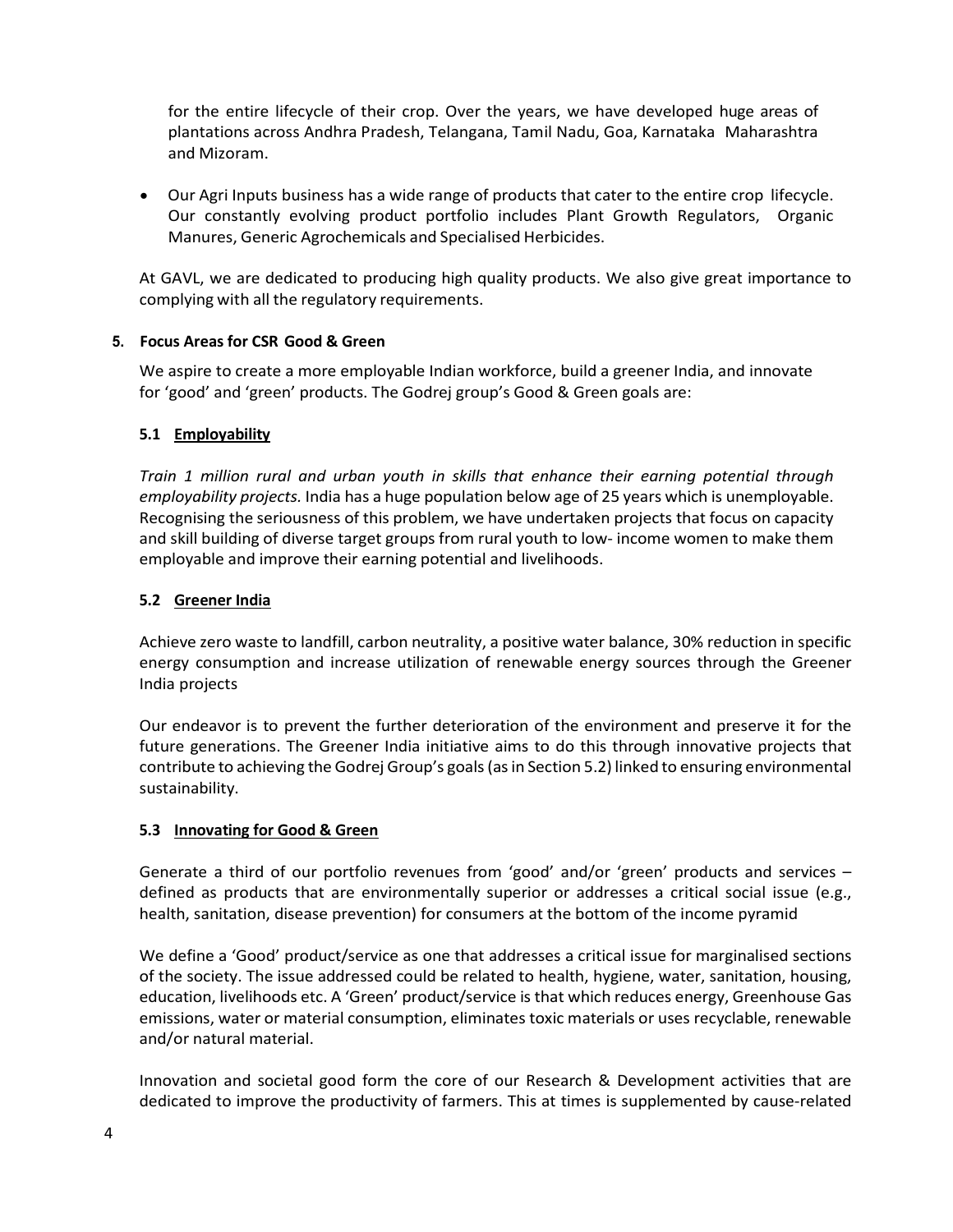campaigns that aim at educating the marginalised communities to adopt better habits.

# 5.4 Brighter Giving

We encourage our team members to be a part of our CSR projects. Through Brighter Giving, our structured volunteering programme, we provide volunteering opportunities to our team members to engage in skill-based, longer-term volunteering projects.

Our Good & Green CSR Policy contributes to the Group-wide goals by adopting projects in the campaigns that aim at educating the marginalised communities to adopt better habits.<br>
5.4 Brighter Giving<br>
We encourage our team members to be a part of our CSR projects. Through Brighter Giving, our<br>
structured volunteeri the Good & Green goals, from time to time we undertake additional CSR activities under Schedule VII, such as:

- Education: Inclusive and equitable quality education for different age groups and promote lifelong learning opportunities for all
- Environmental sustainability: Water conservation, clean and renewable energy, reduction of waste to landfill, environmental sustainability, ecological balance, conservation of natural resources and reduction of pollution
- Relief funds: Contribute to government relief funds or any other fund for disaster relief and rehabilitation and any calamities as approved by the Government.
- Rural development: Integrated rural development to improve education, health, livelihoods, and environmental conditions in rural and marginalised geographies
- Poverty & hunger: Support poverty and malnutrition projects, promote preventive healthcare and sanitation, safe drinking water
- Research & technology: Support to research institutions and technology incubators in Central Government approved academic and research institutions
- Gender issues: Support empowerment programmes for girl children, adolescent girls, and women, through education, health and livelihood projects, etc.
- National heritage: Protection of national heritage, art and culture
- Sports: Promote sports in all forms, geographies and for all groups including (but not limited to) sports for persons with disabilities
- Armed forces welfare: support armed forces veterans, war widows and their dependents

## 6. Governance Structure

We have constituted a robust and transparent governing mechanism to oversee the implementation of our CSR Policy, in compliance with the requirements of Section 135 of the Companies Act, 2013.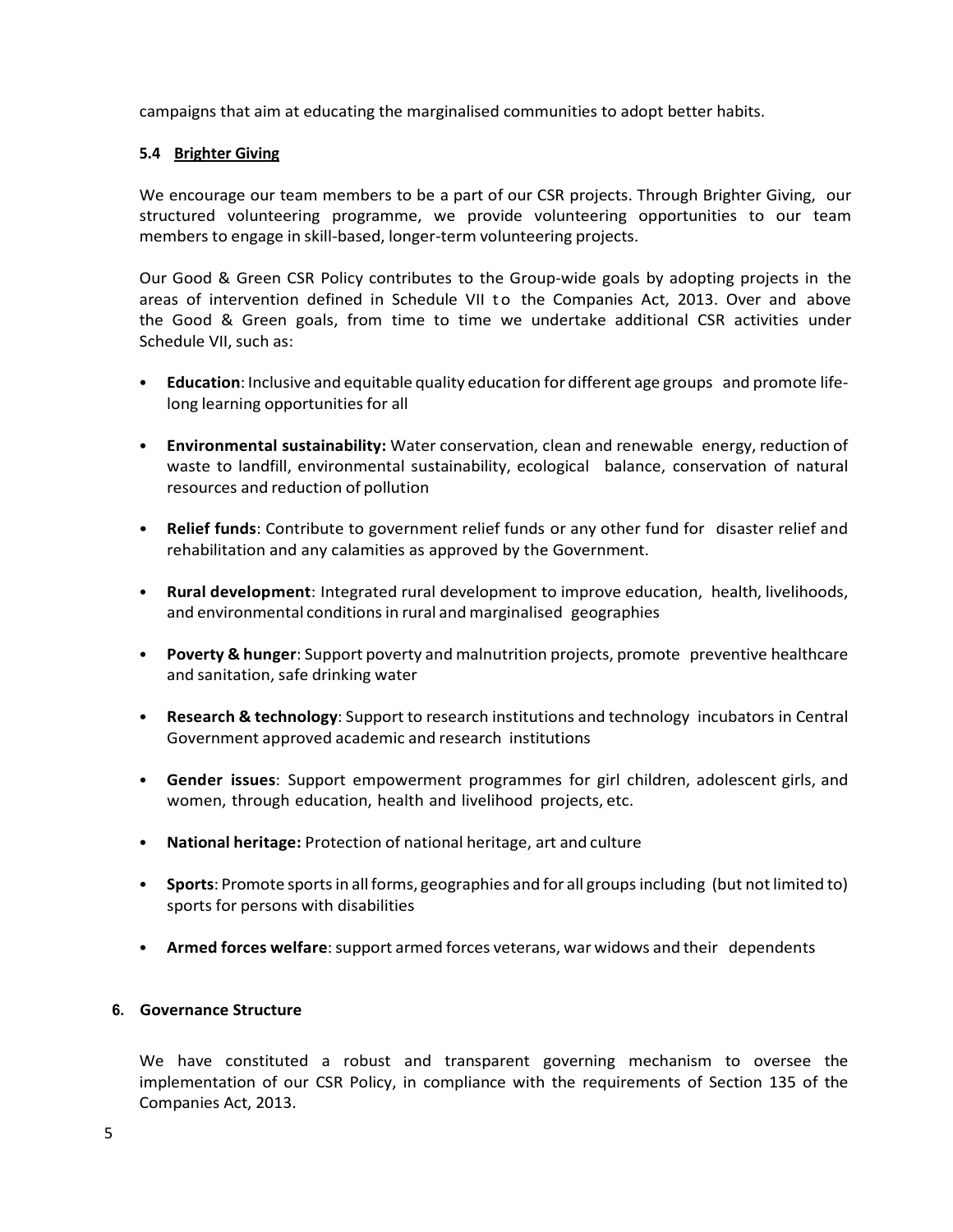## 6.1 CSR Committee

The governance structure of our CSR interventions is headed by the Board Level CSR committee that will be accountable to the Board of Directors of the Company for undertaking the CSR projects.

## Members:

- 1) Dr. Raghunath A. Mashelkar, Chairman;
- 2) Mr. Nadir B. Godrej, Member;
- 3) Mr. Balram S. Yadav, Member;
- 4) Ms. Roopa Purushothaman, Member

## Responsibilities

- Formulate and revise the Company's CSR Policy, which would be approved by the company's Board.
- Formulate and recommend an Annual Action Plan (including any revisions thereto) to the Board for its approval.
- Suggest areas of intervention to the Board and decide on the projects
- Ensure that the implementing agencies through which the CSR Projects are being undertaken, have registered themselves and has a Unique CSR Registration Number
- Evaluate projects suggested by the Management Committee and approve those that are in line with the CSR Policy and budget.
- Identify projects of the Company as 'Ongoing Projects'.
- Satisfy itself that the funds so disbursed have been utilized for the purposes and in the manner as approved by the Board.
- Meet once annually to review progress made

#### 6.2 Management Committee

The Management Committee is responsible for ensuring the smooth execution of all the projects within the company. The Committee will report to the Board–level CSR Committee.

#### **Members**

The members will include heads of individual departments.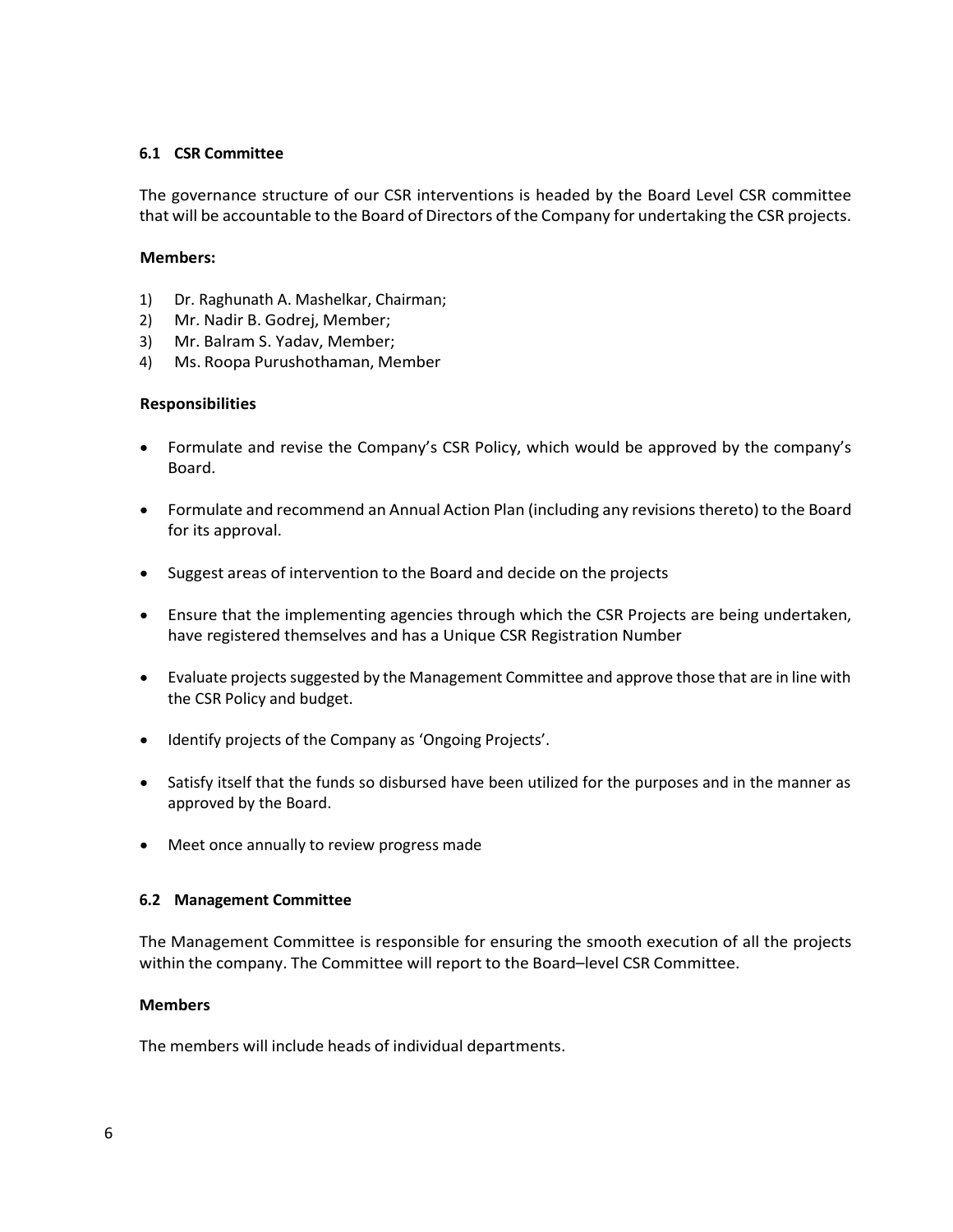# Responsibilities

- Responsible for the execution of the decisions taken by the Board-level CSR Committees
- Ensure on-ground implementation of projects
- Send periodic reports to the Board-level CSR Committee
- Meet every quarter to review the progress

## 6.3 Programme Managers

The Programme Manager will be responsible for on-ground implementation of the projects.

## Responsibilities

- Evaluate projects as per the framework
- Implement projects based on set targets and action plans
- Regularly monitor the activities
- Send quarterly reports to the Management Committee and Corporate Good & Green team
- Find suitable implementation partners, conduct due diligence and obtain approval from the Board
- Evaluate possible collaborations with other organizations on CSR projects

## 7. CSR Budget

The total budget for the CSR projects will be decided as a part of the Annual Operating Plans, in accordance with the Good & Green goals and priorities identified for each of the key focus areas by the CSR Committee. The Committee members along with the Board of Directors shall ensure that the administrative overheads shall not exceed 5 (five) percent of total CSR expenditure of GAVL for the Financial Year. Further, these will not include expenses incurred by the Company towards designing, implementation, monitoring and evaluation.

## 8. Project Life-cycle

At GAVL, our CSR projects are strategically planned and managed. Following are the key stages of a project:

## 8.1 Guiding Principles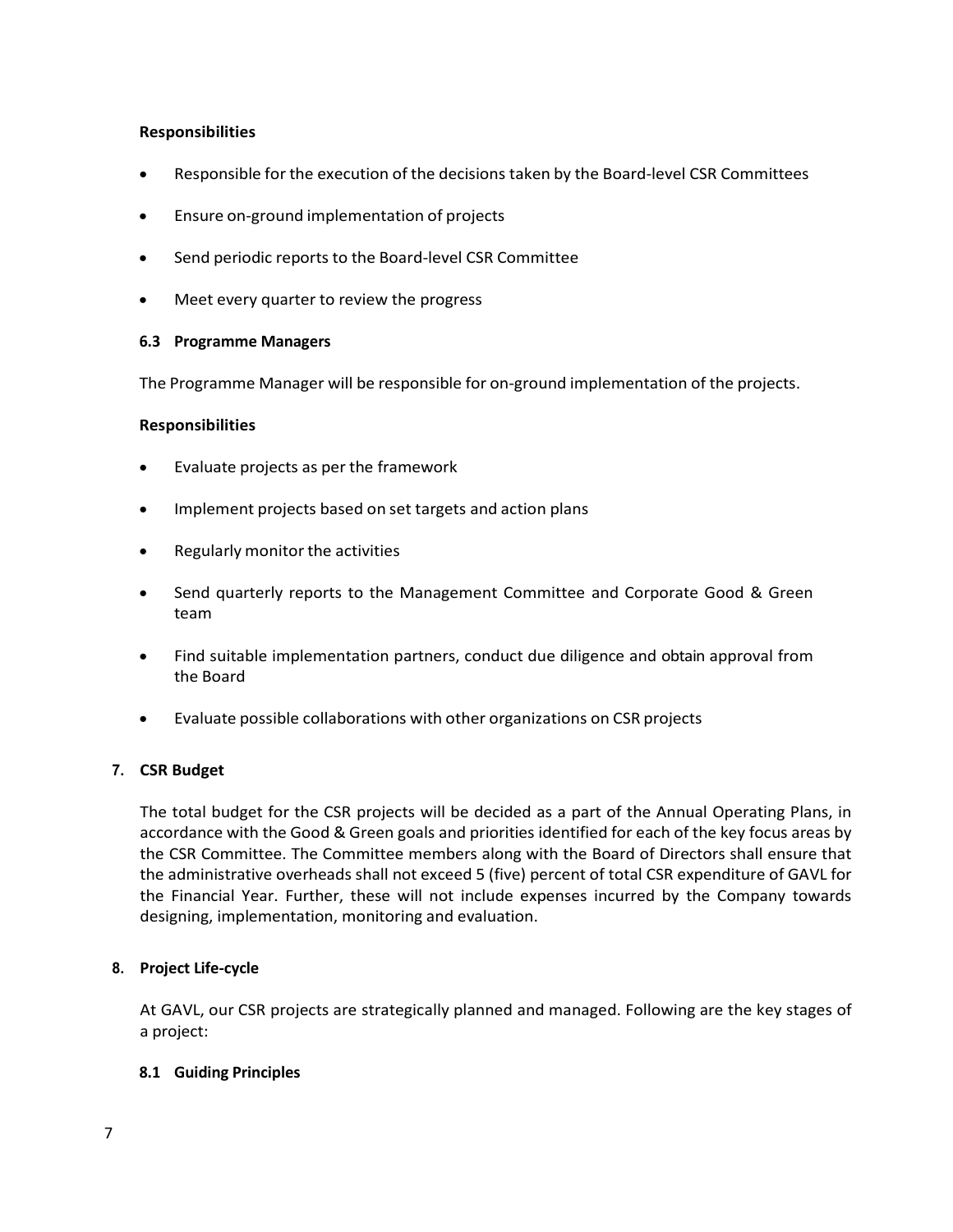- All CSR programmes and projects must be aligned to thrust areas listed in this Policy document and listed in Schedule VII of the Companies Act, 2013.
- CSR projects or programmes must be undertaken in India alone.
- CSR activities must not include the activities undertaken in pursuance of normal course of business of the Company
- Projects or programmes or activities that benefit the employees of the Company and their families shall not be considered as CSR.
- One-off events such as marathons/awards/ charitable contribution/ advertisements / sponsorship of TV programmes etc. will not qualify as part of CSR expenditure.
- Contribution of any amount directly or indirectly to any political party shall not be considered as CSR.

## 8.2 Annual Action Plan

The CSR Committee of the Board of Directors of the Company shall recommend an Annual Action Plan to the Board for its approval on annual basis, which shall include:

- a) the list of CSR projects or programmes that are approved to be undertaken in areas or subjects specified in Schedule VII of the Companies Act;
- b) the manner of execution of such projects or programmes;
- c) the modalities of utilisation of funds and implementation schedules for the projects or programmes;
- d) monitoring and reporting mechanism for the projects or programmes; and
- e) details of need and impact assessment, if any, for the projects undertaken by the company.

Further, the Board may alter such plans as per the recommendation of the CSR Committee at any time during the financial year.

#### 8.3 Project Approval

The projects suggested by the Management Committee in consultation with the Corporate Good & Green team and company-level programme managers will be presented for the approval of the Boardlevel CSR Committee.

#### 8.4 Implementation

The final projects approved by the Board of Directors/Board-level CSR Committee will be sent to the individual Programme Managers, who in turn will break down the projects into time-bound targets and action plans. These projects will either be self-implemented, in partnership with an Implementing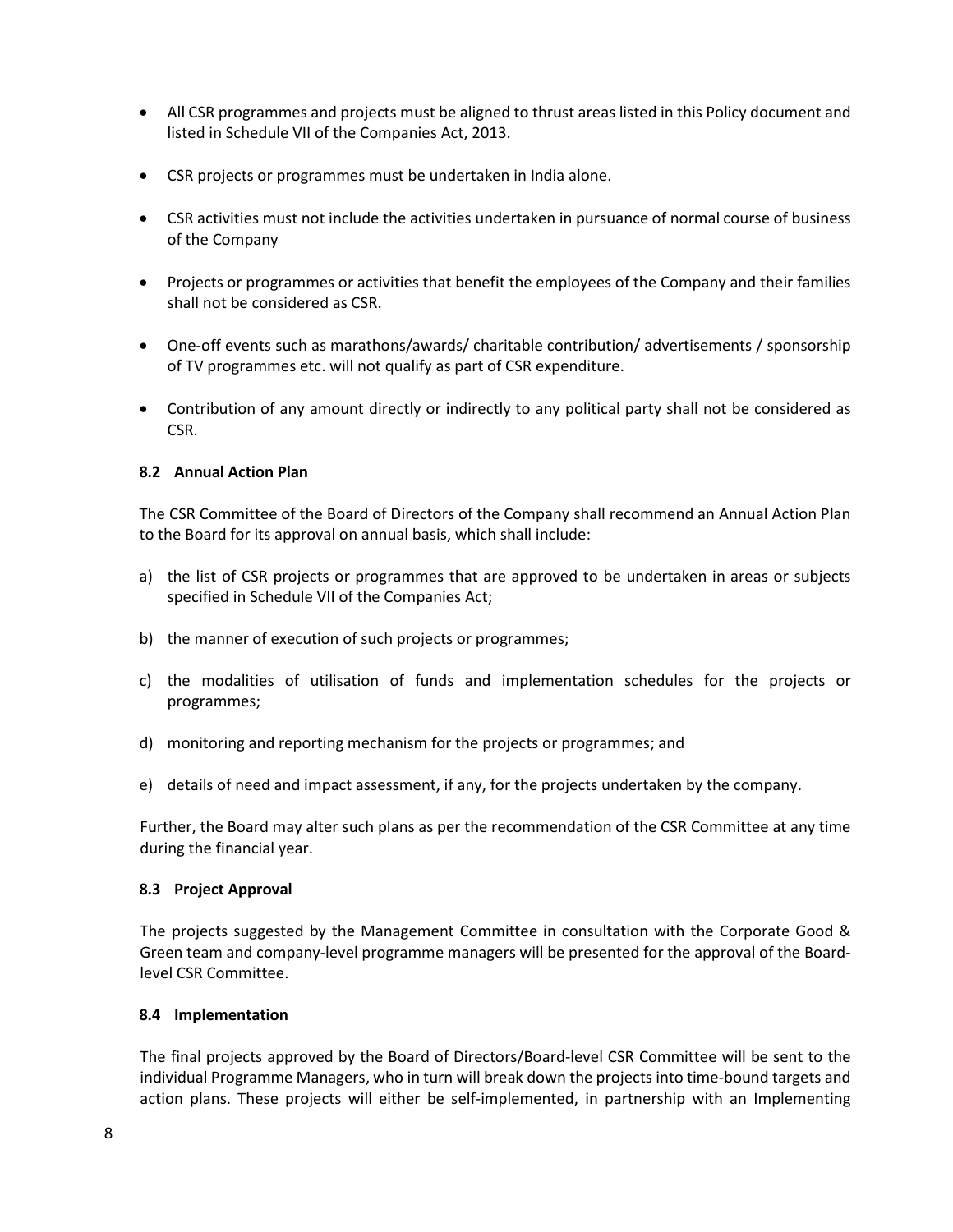Agency or in collaboration with another corporates in such a manner that the CSR Committees of respective companies are in a position to report separately on such projects or programmes as per the Companies Act, 2013.

The Company may also engage international organizations for designing, monitoring and evaluation of CSR projects or programmes as per this policy as well as for capacity building of our own personnel for CSR.

# 8.5 Monitoring

The individual Programme Managers will be responsible for monitoring approved projects, by methods which may include site visits, review meetings, progress reports etc. Online portals have been developed to track data and monitor projects thereby ensuring transparency and efficiency in the implementation process. Projects will be evaluated against the goals and milestones defined for the project, together with the Implementing Agency (if any), as per the provisions of the Companies Act, 2013 read with relevant rules.

In case of an ongoing project, the Company or its implementing agency shall monitor the implementation of the project with reference to the approved timelines and year-wise allocation and shall be competent to make modifications, if any, for smooth implementation of the project within the overall permissible time period. The Impact Assessment Reports will be placed before the Board of Directors at their meeting.

# 8.6 Reporting

The Board-level CSR Committee, based on reports presented by the Management Committee, will annually publish report on the CSR projects along with impact assessment reports (if any) as a part of the Director's report. The report will disclose information in the format as prescribed by the Section 135 of the Companies Act, 2013 read with relevant Rules, amendment(s), modification(s), if any.

The Chief Financial Officer ("CFO") of the Company shall certify to the Board on an annual basis that the funds disbursed by the Company towards CSR activities have been utilised towards the same effect.

## 9. Partner Qualifications

If a third party is employed to carry out the implementation of our CSR projects, the Company will ensure that they have a clearly explained mission/vision and an established track record of three years in undertaking similar projects or programmes. The implementation agencies should be able to produce their latest audited annual reports and in case of an NGO, they should also be able to produce their registration forms according to 80G/12A.

## 10. Treatment of Surpluses

Any surplus generated from CSR projects undertaken by us will be treated as per the provisions of the Companies Act, 2013 read with the relevant rules. These funds will be further used in development of the CSR projects or shall be transferred by the company to any fund included in Schedule VII to the Companies Act, 2013and will not be added to the normal business profits.